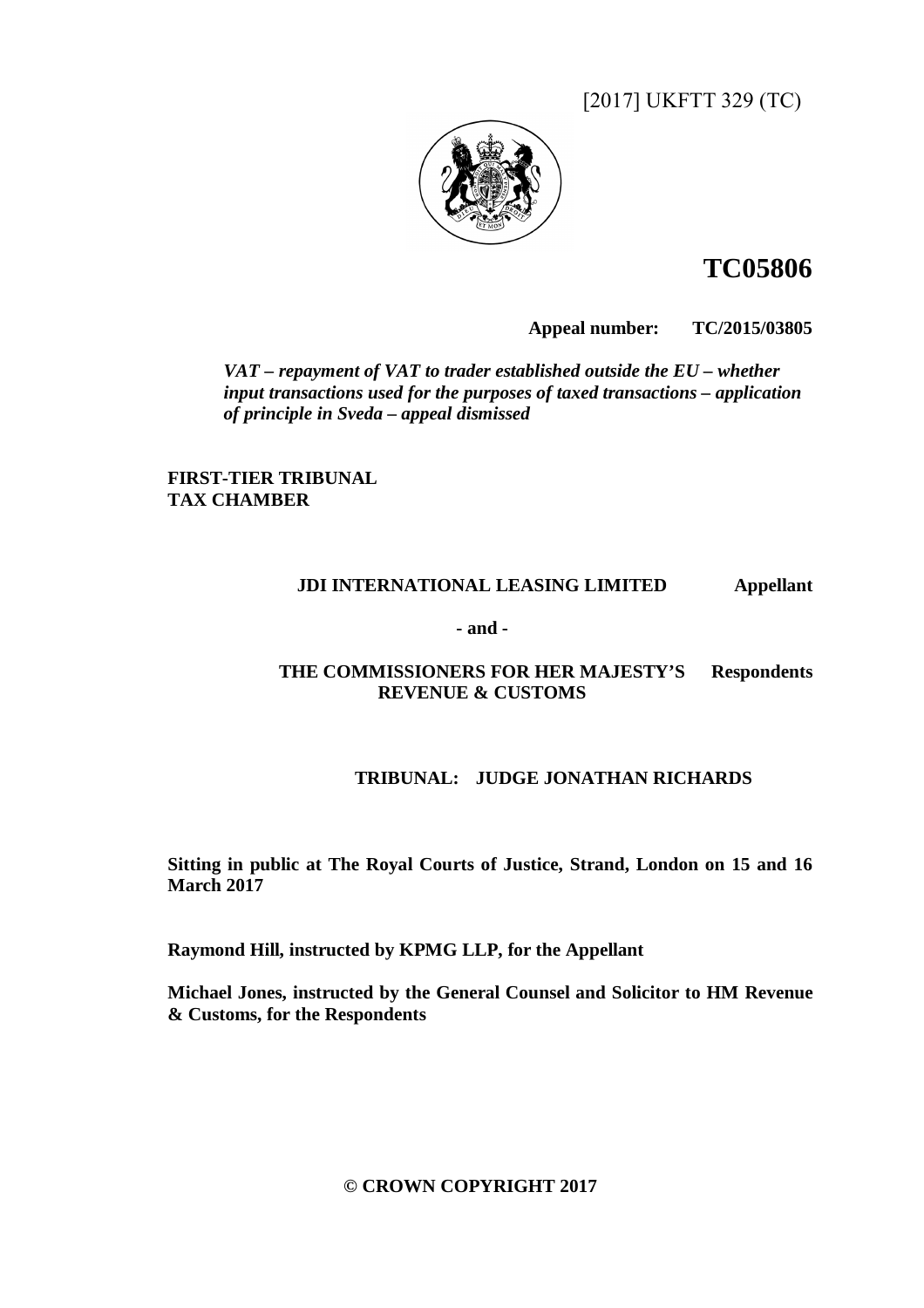#### DECISION

1. The appellant, JDI International Leasing Limited ("JDI") is a trader established outside the EU and is a member of the Baker Hughes group of companies. It leased, 5 and then bought, tools from a UK VAT-registered trader and was charged VAT on those transactions. It then leased the tools to Baker Hughes Nederland BV ("BHN"), a trader established in the Netherlands, for no monetary consideration. HMRC have refused to repay JDI the VAT that it incurred under s39 of the Value Added Tax Act 1994 because they consider that JDI did not use the tools for the purposes of an 10 economic activity (since JDI did not charge BHN a lease rental). JDI is appealing against that decision.

### **Evidence**

2. JDI relied on evidence from Mr William Hadden Smith who is the Indirect Tax Team Lead at Baker Hughes Limited and Mr Jones cross-examined him. Although I 15 have not drawn all the conclusions from Mr Smith's evidence that JDI wanted me to draw, I have no doubt that Mr Smith was a reliable witness who gave his evidence honestly.

- 3. HMRC did not rely on witness evidence.
- 4. I had documentary evidence in the form of an agreed bundle of documents.

### 20 **Findings of fact**

5. There was little dispute between the parties as to the underlying primary facts.

### *High level overview of JDI's activities*

6. JDI was incorporated in the Cayman Islands on 3 December 1996 and is a member of a group of companies (the "Baker Hughes Group"). At times material to 25 this appeal, JDI owned a number of highly specialised oilfield drilling tools (the "Tools")<sup>1</sup> and intellectual property rights (the "Intellectual Property") relating to the Tools having acquired<sup>2</sup> both the Tools and the Intellectual Property pursuant to the intra-group reorganisation described at [17] below. I will make detailed findings relating to that intra-group reorganisations in subsequent sections. However, at this 30 stage, I simply note that the reorganisation involved JDI receiving supplies of Tools located in the UK ("UK Tools") and of services relating to UK Tools that were

 $\overline{a}$ 

<sup>&</sup>lt;sup>1</sup> That is something of a shorthand since, as noted at  $[17(5)]$ , there was a period in which JDI did not own all Tools, but rather leased some of them from another company in the Baker Hughes Group. However, it is not relevant to this appeal whether JDI owned the Tools or leased them and therefore, throughout this decision, except where necessary, I will not make any distinction between JDI's ownership of the tools and its leasing of them.

<sup>&</sup>lt;sup>2</sup> Similarly, references to JDI "acquiring" Tools include both a reference to its outright acquisition of Tools and its leasing of Tools from Oilfield Technology referred to at [17(5)].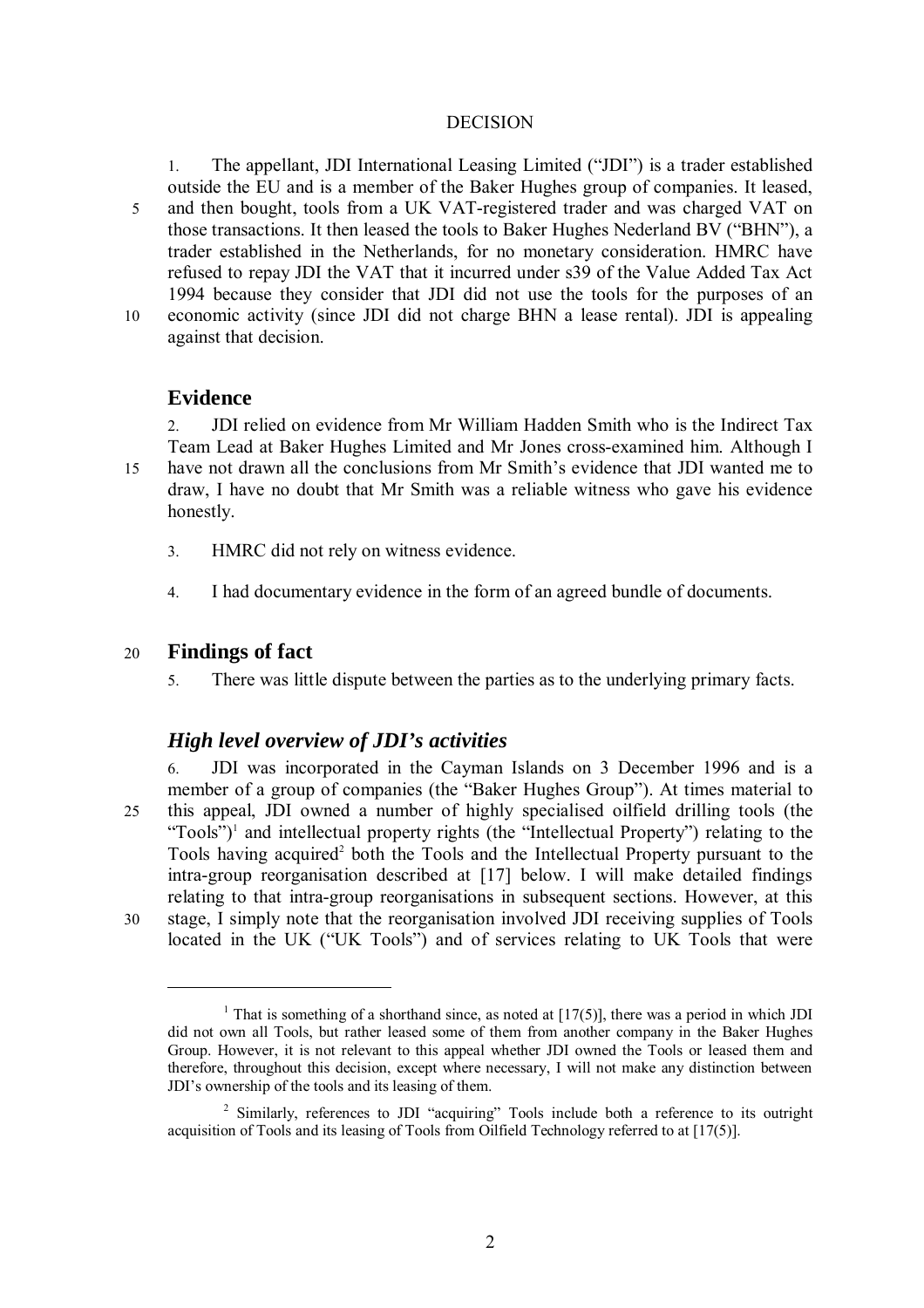standard-rated for UK VAT purposes. This appeal relates to JDI's claim for repayment of that VAT.

7. JDI's ownership of the Intellectual Property entitles it to manufacture, or procure the manufacture, of further Tools and of spare parts and other consumables 5 ("Spare Parts") used in connection with the Tools. JDI does not manufacture Tools or Spare Parts itself. Rather, it has entered into Manufacturing Services Agreements with members of the Baker Hughes Group (the "Manufacturers"). Under the Manufacturing Services Agreements, JDI pays the Manufacturers to make Tools and Spare Parts to JDI's specification and JDI grants the Manufacturers the right to use 10 the Intellectual Property for these purposes.

8. As noted at [6], JDI has at material times either owned the Tools or had the right to use the Tools under the terms of a lease granted to it. Pursuant to an Equipment Lease Agreement (the "Headlease") dated 1 October 2012, JDI has leased UK Tools to BHN, a member of the Baker Hughes Group. JDI does not charge any lease rental 15 pursuant to this agreement<sup>3</sup>.

9. BHN in turn subleases Tools to other members of the Baker Hughes Group (the "Operating Companies"). Unlike JDI, BHN does charge the lessees of UK Tools a lease rental.

- 10. The Operating Companies in turn make Tools available to third parties engaged 20 in oil exploration and production activities and charge those third parties for use of the Tools. From time to time, the Tools require Spare Parts. JDI supplies the necessary Spare Parts to the Operating Companies and charges a significant mark-up on the price that JDI paid the Manufacturers to manufacture them. JDI does not sell Spare Parts, at least for UK Tools, to BHN.
- $25 11$  Mr Smith said in his witness statement that:

 $\overline{a}$ 

[JDI's] business is the sale and lease of oilfield tools. This includes the supply of spare parts and consumables for use with those tools...

He also referred in his witness statement to the manufacture of both Tools and Spare Parts. In cross-examination, he clarified that JDI does not sell any UK Tools 30 (although it does sell Tools located in some non-UK jurisdictions); it only leases UK Tools out. Since the only lease of Tools by JDI that I was shown was that referred to at [8] (under which no lease rental was charged), I have inferred that JDI leases UK Tools (consisting of both UK Tools that it acquired pursuant to the intra-group reorganisation and new UK Tools that it manufactures) in all cases for no monetary 35 consideration. It also sells Spare Parts (for consideration) to the Operating Companies.

3

<sup>&</sup>lt;sup>3</sup> The Headlease that I was not shown is not expressly limited to UK Tools. There was evidence that JDI did charge a lease rental for the lease of some Tools located outside the UK (for example the Netherlands). I do not, however, consider it makes any difference whether the Headlease applied to other Tools since this appeal is concerned only with the VAT recovery of supplies associated with UK Tools.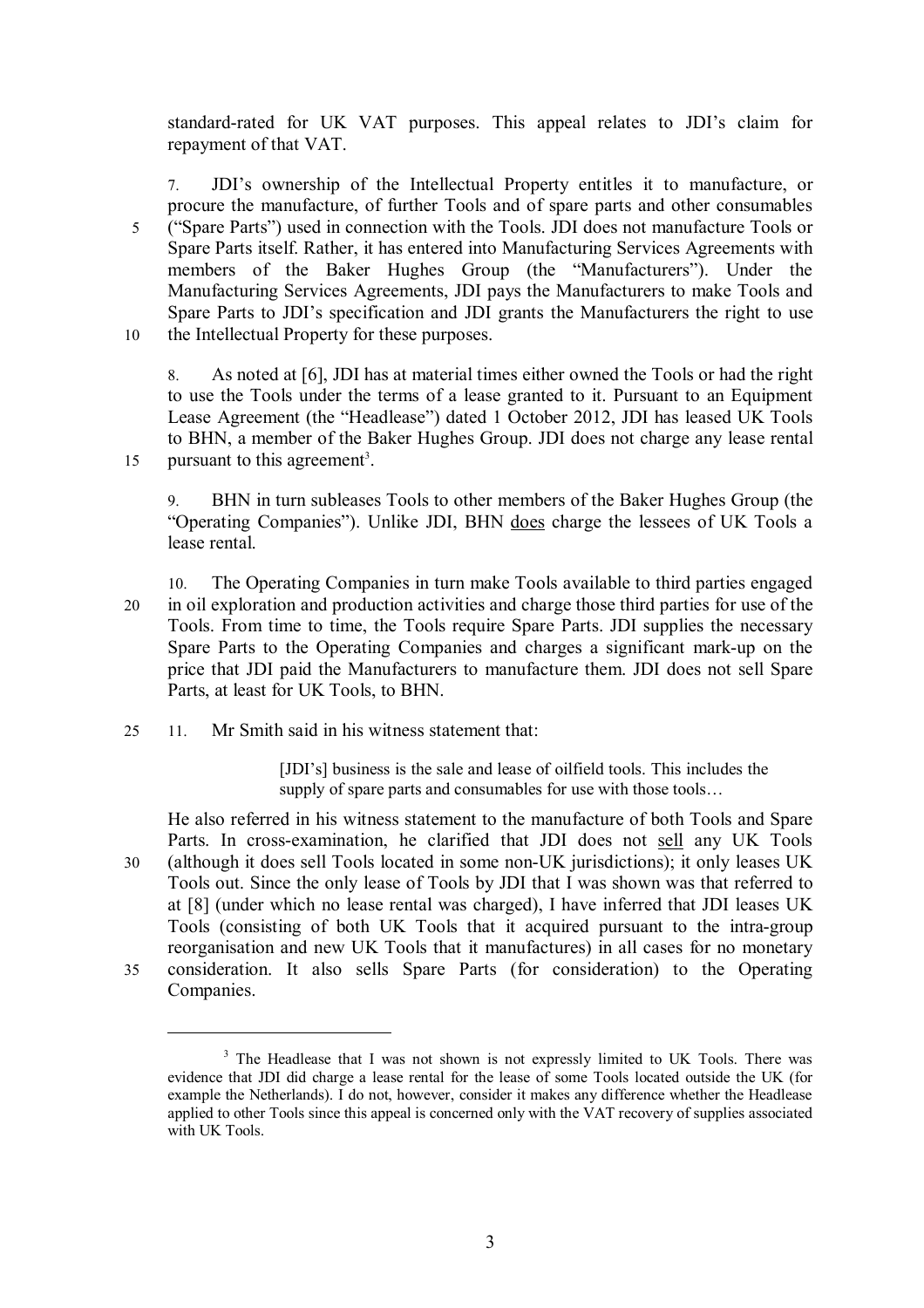# *The nature of the Tools and the Spare Parts*

12. The Tools are highly specialised tools that can be used only in oil exploration and production activities and contain a large number of specialist components. They are used in highly demanding and challenging environments (the UK Tools are used 5 largely in the North Sea for example) which results in parts becoming damaged or worn and a corresponding need for Spare Parts. When a third party returns a Tool, it is subjected to an exacting inspection and maintenance schedule and it would be unusual for the Tool not to require Spare Parts. Even when a particular Tool is not being used by a third party, and it is lying idle within the Baker Hughes Group, it is subject to an 10 ongoing servicing and maintenance programme which could result in the Operating

Companies buying Spare Parts from JDI.

13. The Spare Parts can only be used with the Tools. Since the Tools are so specialised, and since JDI is entitled to exclusive use of the Intellectual Property, in the main Spare Parts can only be obtained from JDI subject to the limited exception 15 that certain small, standardised parts could conceivably be obtained from manufacturers outside the Baker Hughes Group.

14. JDI makes a significant sum of money from its activity of selling Spare Parts. In the calendar year 2013, for example, it generated \$4.7 million from the sale of Spare Parts for UK Tools. In the calendar year 2014, it generated a further \$6 million.

# 20 *The intra-group reorganisation that resulted in JDI acquiring the Tools and the Intellectual Property*

15. Prior the group reorganisation referred to below, the Tools were owned by a variety of companies in the Baker Hughes Group. UK Tools were held by Oilfield Tools Limited ("Oilfield Tools"), a member of the Baker Hughes Group incorporated 25 in the UK. The Intellectual Property was held by Oilfield Technology Limited

- ("Oilfield Technology"), a member of the Baker Hughes Group incorporated in the Cayman Islands. Oilfield Technology had granted Oilfield Tools a licence (the "IP Licence") to use the Intellectual Property everywhere in the world, other than the United States.
- 30 16. The Baker Hughes Group considered that it would be more efficient for all its leasing activity outside the US to be centralised within a single entity and JDI was chosen for this purpose. The initial hope was that, as part of that reorganisation, JDI would acquire outright ownership of all the Tools from the various members of the Baker Hughes Group that owned them. However, events turned out differently as it
- 35 became clear that, in some jurisdictions, regulatory approvals were needed before the Tools could be transferred outright to JDI. In particular, the Baker Hughes Group was seeking advance confirmation from HMRC as to the VAT treatment of a transfer of UK Tools (with which this appeal is concerned) and this delayed the point at which UK Tools were transferred to JDI.
- 40 17. Insofar as relevant to UK Tools, the intra-group reorganisation involved the following steps: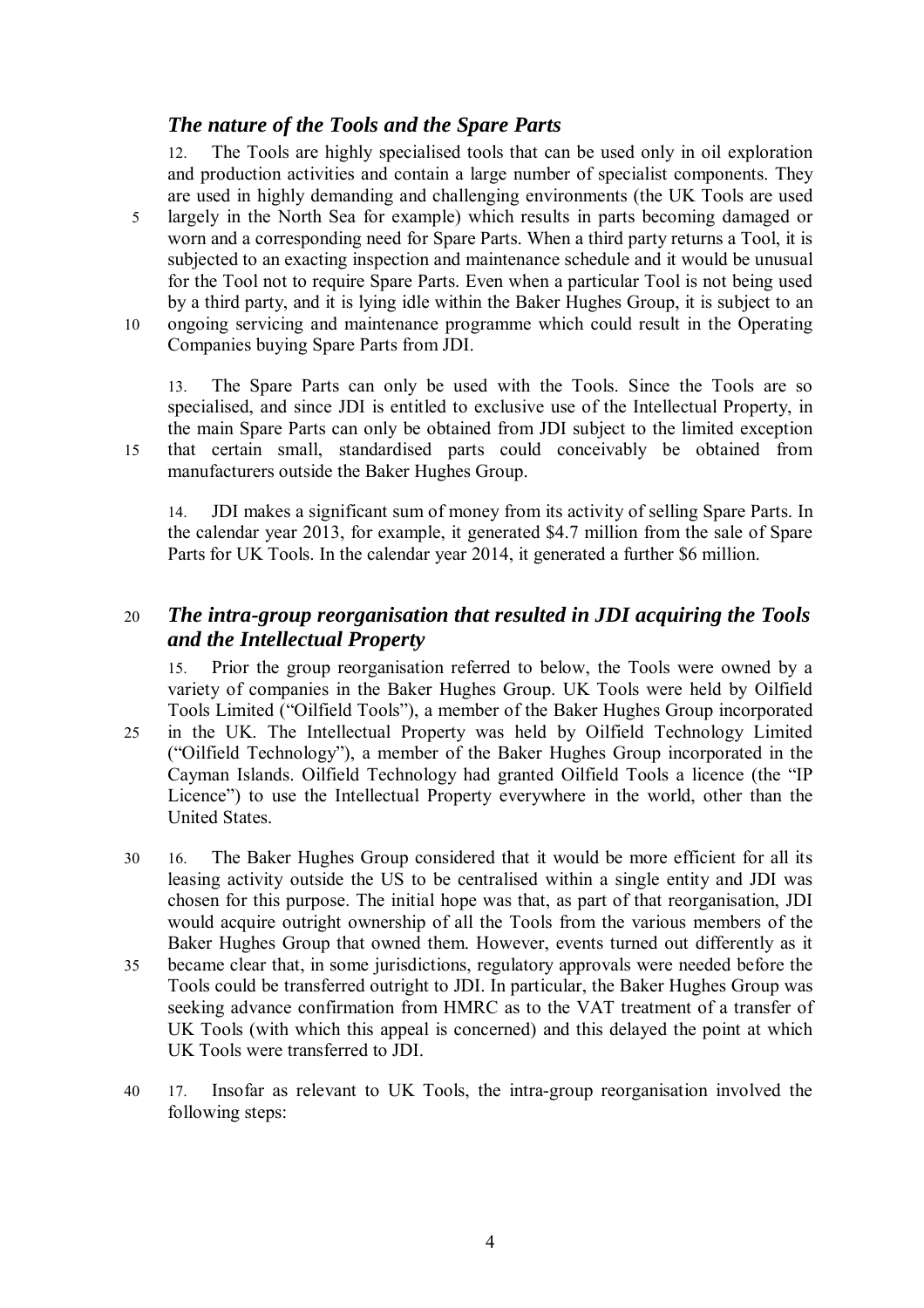(1) Oilfield Technology transferred the non-US Intellectual Property to JDI. (I was not referred to the agreement effecting this transfer and therefore have not recorded its date).

(2) The IP Licence was "transferred" to JDI with the result that JDI became 5 the licensor of Intellectual Property to Oilfield Tools under the IP Licence<sup>4</sup>.

> (3) JDI, as new owner of the Intellectual Property, and licensor under the IP Licence, sent Oilfield Tools notice terminating the IP Licence with effect from 1 October 2012.

(4) With effect from 1 October 2012, Oilfield Tools terminated all then 10 current operating leases of Tools to which it was party.

(5) Since discussions were ongoing with HMRC as to the UK tax treatment of a transfer of the UK Tools, Oilfield Tools did not transfer UK Tools immediately to JDI. Rather, pursuant to an equipment lease agreement dated 1 October 2012, Oilfield Tools leased UK Tools to JDI and gave JDI the right to 15 make the Tools available to customers and to affiliated companies of JDI. That agreement was in place from 1 October 2012 to 23 November 2013 and, under that agreement, JDI paid a VAT-exclusive consideration of £12,056,944.98 (the equivalent of USD 18,928,496.72) for the hire of the UK Tools. The supplies that Oilfield Tools made pursuant to this agreement were subject to UK VAT 20 and Oilfield Tools duly accounted to HMRC for that VAT.

> (6) On 1 October 2012, Oilfield Tools entered into an agreement to sell Tools to JDI. However, for the reasons noted at [(5)] above, UK Tools were excluded from that sale.

(7) On 1 October 2012, JDI entered into the Headlease with BHN referred to 25 at [8] pursuant to which JDI leased UK Tools to BHN for no consideration in money or money's worth. BHN in turn entered into subleases with the Operating Companies referred to at [9].

(8) It became clear to the Baker Hughes Group that they were not going to obtain advance confirmation of the VAT treatment of a transfer of UK Tools 30 from HMRC and the decision was taken to proceed with that transfer without such a confirmation. Therefore, on 22 November 2013, Oilfield Tools sold the UK Tools to JDI for a VAT exclusive purchase price of £15,477,187.04 (the equivalent of USD 25,023,516). The supply of the UK Tools was subject to VAT and Oilfield Tools duly accounted to HMRC for the VAT that was due.

## 35 *The terms of the various lease arrangements*

 $\overline{a}$ 

18. As noted above, JDI leased UK Tools to BHN for no monetary consideration. However, although no lease rental was charged, JDI and Oilfield Tools did enter into

5

<sup>&</sup>lt;sup>4</sup> I was not shown the document effecting this transaction. The transaction was described as a "transfer", although since it appears to have effect in respect of the burden of the IP Licence as well as its benefit, if documented under English law, it would have to take effect as a novation. However, nothing material turns on this point.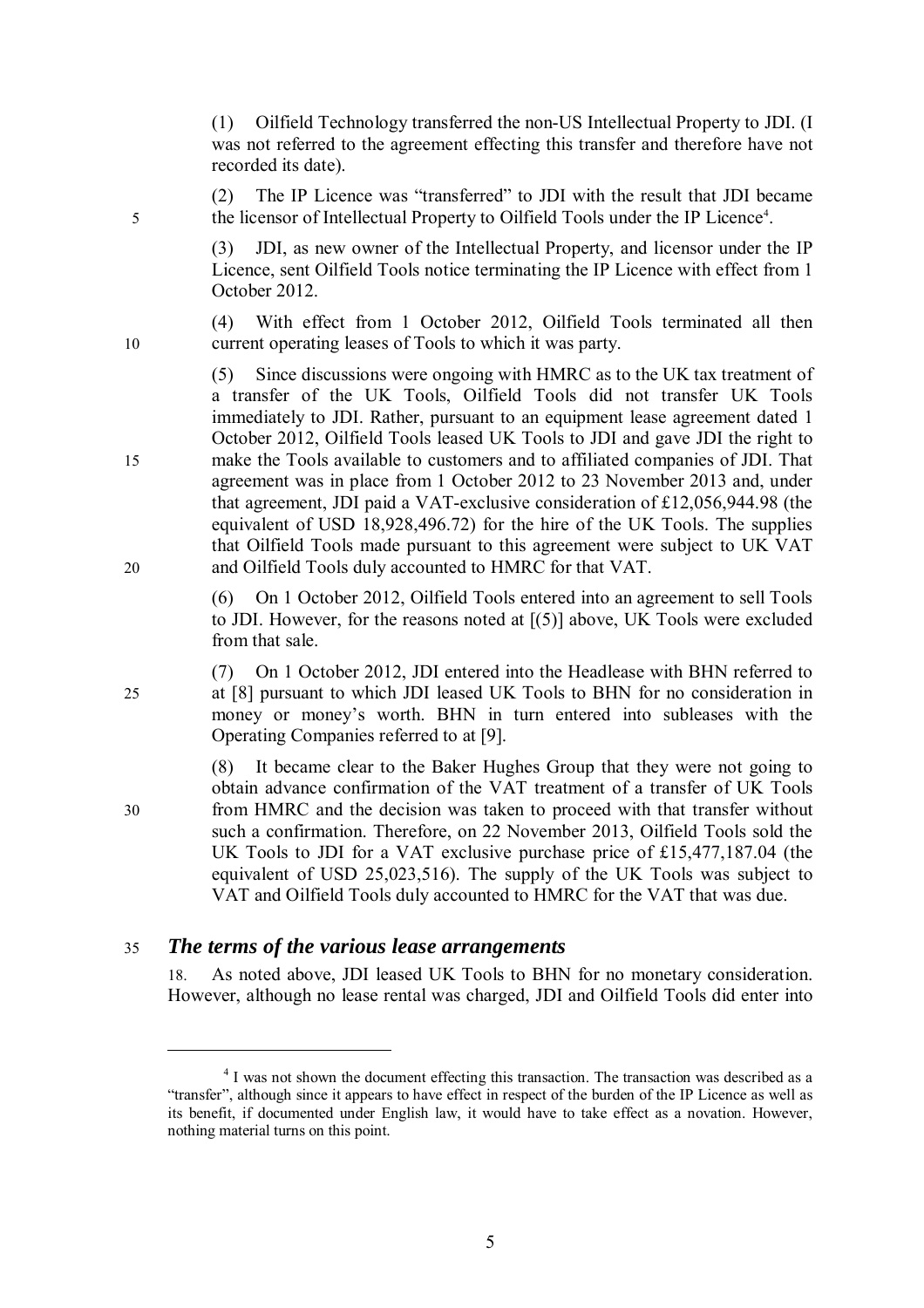a written agreement documenting the Headlease of the Tools. The Headlease had the following terms, so far as material:

(1) The Tools were provided on what was described as a "call off basis" under which each individual Tool was treated as leased separately and BHN 5 could terminate the lease at any time by redelivering a Tool to JDI.

> (2) BHN was not obliged to pay any monetary consideration for use of the UK Tools.

(3) BHN was permitted to use the Tools only for providing oilfield services to customers or for training purposes. The Headlease also permitted BHN to 10 provide the tools to an affiliated company provided that the affiliated company agreed to be bound by the terms of the lease agreement. Any sublease of the Tools had to be substantially on the terms of a sublease agreement annexed to the Headlease.

(4) Clause 3 of the Headlease required BHN to take care when using and 15 storing the Tools. In addition, BHN agreed that the Tools would be disassembled only by skilled operatives designated by JDI. The Headlease contained no provision requiring BHN (or indeed any other person) to maintain the Tools by purchasing Spare Parts.

(5) The Headlease provided that JDI retained the risk of loss or damage to the 20 Tools. However, if BHN (or any sublessee of BHN) received compensation for any such loss or damage, BHN undertook to ensure that any such compensation was remitted to JDI.

> (6) The Headlease was expressed to continue in force until such time as BHN or JDI agreed to enter into a new lease agreement or to cancel the Headlease.

25 (7) The Headlease was subject to the law of the Netherlands.

19. As noted above, BHN agreed to sublease the Tools to the Operating Companies. I was shown an example of such a sublease and it was common ground that all leases to Operating Companies were in materially identical terms. Material terms of each sublease were as follows:

30 (1) The Tools were leased on the same "call off basis" as applied pursuant to the Headlease. Therefore, an Operating Company could terminate the lease of any particular Tool by redelivering it to BHN.

(2) An Operating Company could only use the Tools for the purposes of providing them to the Operating Company's customers for use in oilfields. An 35 Operating Company could also use the Tools for training purposes and could provide them to affiliated companies who agreed to be bound by the terms of the sublease agreement.

(3) Operating Companies paid BHN a rental for use of the Tools.

(4) Either party could terminate a sublease on 30 days' written notice. 40 Otherwise, the agreement would continue until they both agreed to enter into a new sublease agreement or to terminate the sublease agreement.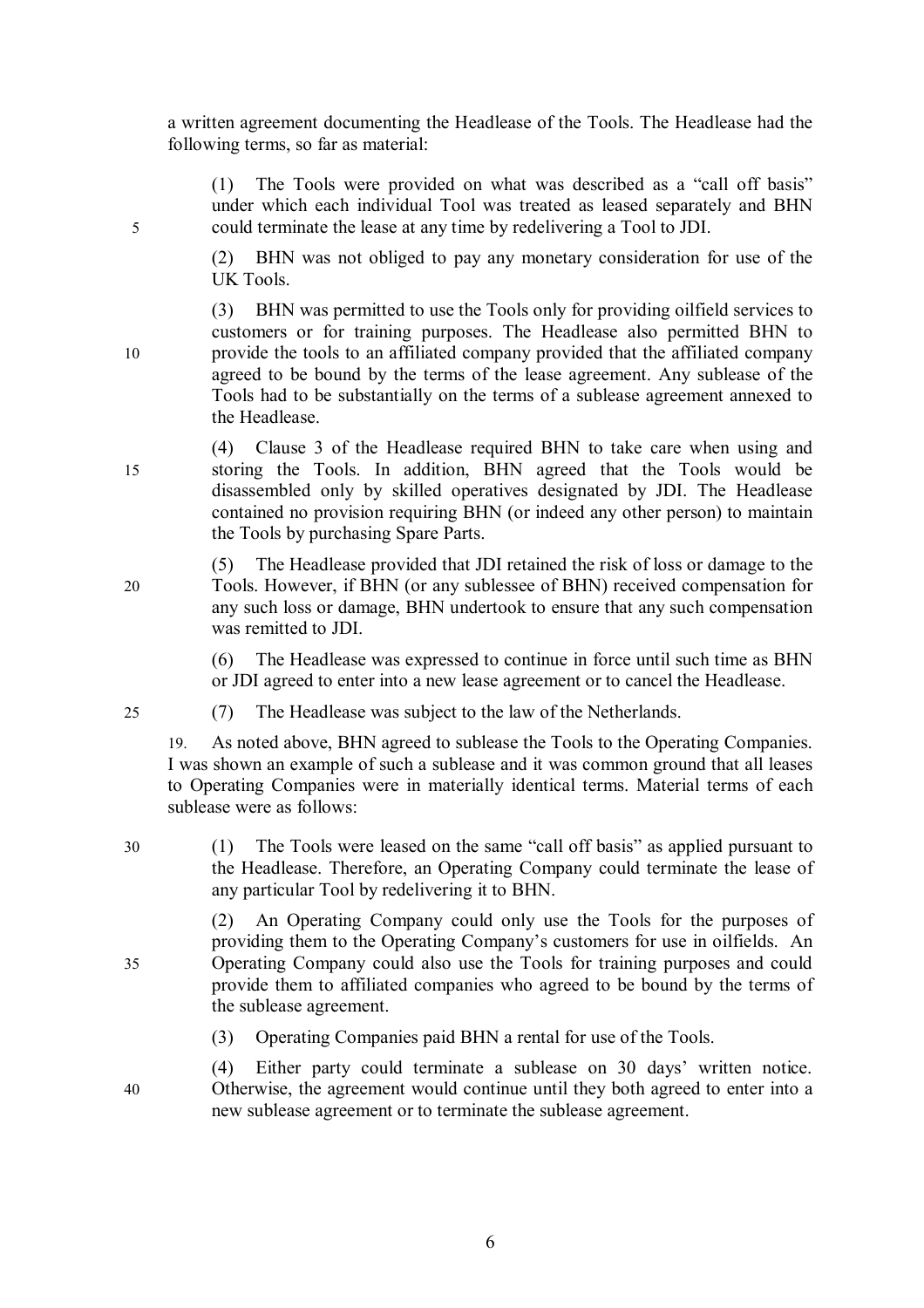(5) BHN retained the risk of loss or damage to the leased Tools. However, if the lessee of the Tools received compensation for damage to the Tools, the lessee was obliged to remit that compensation to BHN (after deduction of a 5% processing fee).

5 (6) The sublease agreement was subject to the law of the Netherlands.

### **Relevant Statutory Provisions**

20. Article 2 of the  $13<sup>th</sup> VAT$  Directive (Council Directive 86/560/EEC) as in force at the times relevant to this appeal provided for Member States to refund VAT to taxable persons not established in the territory of the EU. Those provisions have been 10 incorporated into UK law by s39 of the Value Added Tax Act 1994 ("VATA 1994") and the Value Added Tax Regulations 1995 (the "VAT Regulations"). Since there is no suggestion in this appeal that the UK legislation fails to give effect to the provisions in the EU directive, I will refer only to the UK legislation.

21. Section 39 of VATA 1994 provides relevantly as follows:

#### 15 **39 Repayment of VAT to those in business overseas**

(1) The Commissioners may, by means of a scheme embodied in regulations, provide for the repayment, to persons to whom this section applies, of VAT on supplies to them in the United Kingdom or on the importation of goods by them from places outside the member States 20 which would be input tax of theirs if they were taxable persons in the United Kingdom.

(2) This section—

(a) applies to persons carrying on business in another member State, and

25 (b) shall apply also to persons carrying on business in other countries, if, pursuant to any Community Directive, rules are adopted by the Council of the Communities about refunds of VAT to persons established elsewhere than in the member States,

but does not apply to persons carrying on business in the United 30 Kingdom.

22. Regulations have been made in Part XXI of the VAT Regulations. Regulation 186 of the VAT Regulations provides as follows:

#### **186 Repayments of VAT**

Subject to the other provisions of this Part a trader shall be entitled to 35 be repaid VAT charged on goods imported by him into the United Kingdom in respect of which no other relief is available or on supplies made to him in the United Kingdom if that VAT would be input tax of his were he a taxable person in the United Kingdom.

23. Therefore, in order to be entitled to a repayment of VAT, JDI must establish 40 that the VAT it incurred on the supplies of goods to it (the sale of Tools referred to at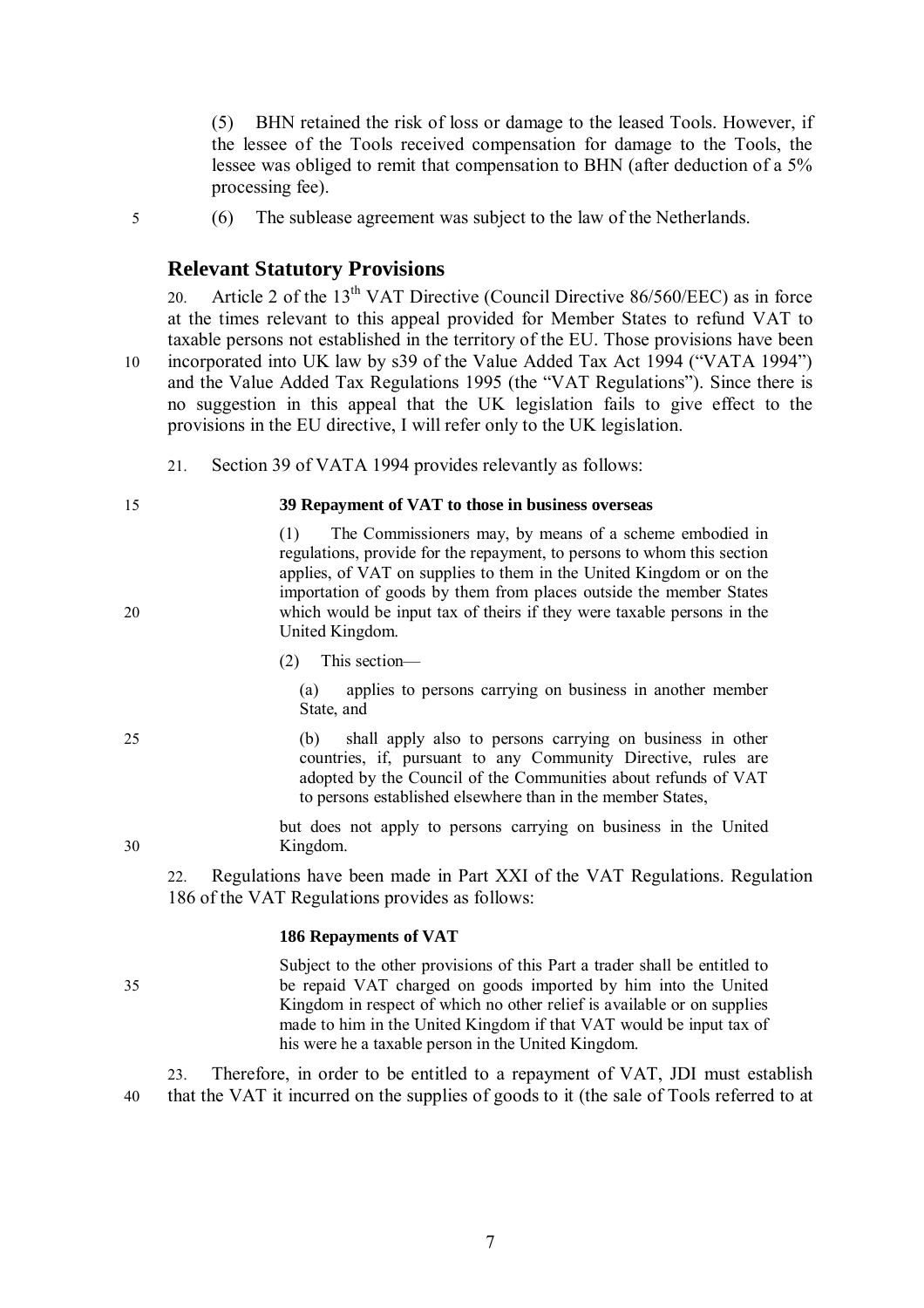$[17(8)]$  and the supply of services to it (the lease of the Tools referred to at  $[17(5)]$ ) would have been input tax of JDI if JDI were a taxable person in the United Kingdom.

24. The provisions relating to recovery of input tax were, at times material to this appeal, contained in Article 17(3) of Council Directive 77/388/EEC (the "Sixth VAT 5 Directive") which provided, so far as material as follows:

#### **Article 17 Origin and scope of the right to deduct**

1. The right to deduct shall arise at the time when the deductible tax becomes chargeable.

2. In so far as the goods and services are used for the purposes of his 10 taxable transactions, the taxable person shall be entitled to deduct from the tax which he is liable to pay:

> (a) value added tax due or paid within the territory of the country in respect of goods or services supplied or to be supplied to him by another taxable person…

15 3. Member States shall also grant every taxable person the right to the deduction or refund of the value added tax referred to in paragraph 2 in so far as the goods and services are used for the purposes of:

(a) transactions relating to the economic activities referred to in Article 4(2), carried out in another country, which would be 20 deductible if they had been performed within the territory of the country

- 25. Article 4(2) of the Sixth VAT Directive provided as follows:
- 2. The economic activities referred to in paragraph 1 shall comprise all activities of producers, traders and persons supplying services 25 including mining and agricultural activities and activities of the professions. The exploitation of tangible or intangible property for the purpose of obtaining income therefrom on a continuing basis shall also be considered an economic activity.

# **The issues arising in this appeal and the parties' respective**  30 **arguments**

26. It was common ground that JDI was not prevented, by reason only of being incorporated in the Cayman Islands, from making a claim for repayment of VAT under the VAT Regulations. The parties were also agreed that JDI had complied with all relevant procedural requirements and therefore the only issue in dispute for the 35 purposes of this appeal was whether the VAT that JDI incurred referred to at [17(5)] and [17(8)] above would be input VAT of JDI if JDI were a taxable person in the  $UK<sup>5</sup>$ . That reduced to the question of whether the supplies giving rise to that VAT were "used for" the purposes of transactions relating to economic activities and it was common ground that JDI had the burden of proof in this regard.

 $\overline{a}$ 

 $<sup>5</sup>$  There had previously been a dispute as to the extent to which the UK Tools were actually</sup> located in the UK. However, that dispute was resolved by the time of the hearing.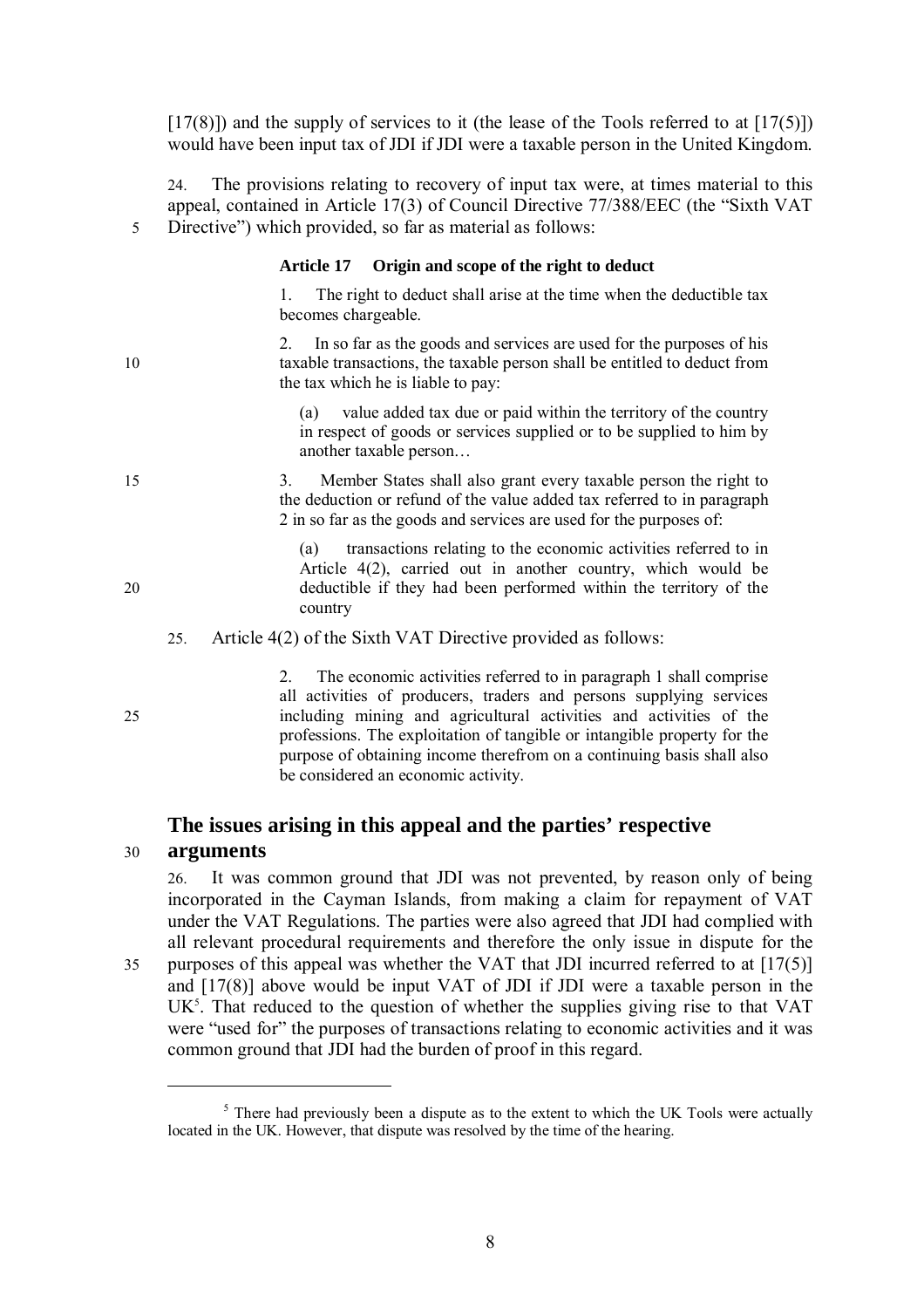27. Mr Hill argued that JDI's activities were overall economic activities. It did not have any charitable or non-economic objects. Mr Hill did not seek to argue that there was a link between JDI's acquisition of the UK Tools and any specific supplies that JDI made. Rather, his argument was that there was a "direct and immediate link" 5 between JDI's acquisition of the UK Tools and its overall economic activity (which included the provision of Spare Parts). Applying the reasoning of the CJEU in *'Sveda' UAB v Valstybine mokesčių inspekcija prie Lietuvos Respublikos finansų ministerijos* [2016] STC 447 ("*Sveda*") he argued that this direct and immediate link was not broken by the fact that the immediate use to which JDI put the Tools was a nil-rent 10 lease to BHN.

28. Mr Jones's argument, in summary, was that, to obtain input tax credit, JDI had to establish that the supplies of goods and services that JDI received when it leased and acquired the UK Tools had to be "used for" the purposes of its taxable transactions. The Court of Justice of the European Union ("CJEU") has developed its 15 jurisprudence on the concept of a "direct and immediate link" as an approach to the question of whether input transactions were "used for" taxable transactions and the concept has to be understood in that context. He denied that the supplies that JDI had received of UK Tools were "used for" the economic activity of selling Spare Parts since, viewing the matter objectively, it did not need to purchase or lease UK Tools in 20 order to be able to sell Spare Parts. Rather, he argued that there was a direct and immediate link between JDI's acquisition of the UK Tools and its leasing of those Tools for no consideration (since JDI leased out the very same Tools that it acquired and, without incurring the price of acquiring those Tools, it would not be in a position to lease them out).

### 25 **Discussion**

## *The law on input tax credit*

29. In this section, I will summarise my conclusion as to the legal criteria that must be satisfied in order for a taxable person to be entitled to input tax credit. In subsequent sections, I will apply those criteria to the facts of this appeal.

30 30. In *Sveda*, the CJEU formulated two tests that a taxable person must satisfy to be able to obtain credit for input tax incurred on supplies of goods or services. Firstly, the taxable person must be "acting as such" at the time of receipt of the supplies. Secondly, the taxable person must use the goods or services for the purposes of taxed transactions. Both tests are objective in the sense that they must be confirmed by 35 objective evidence and do not depend on the subjective intentions of the taxpayer.

31. The first test (whether the taxable person is "acting as such") must be determined in the light of all relevant circumstances, including the nature of any asset being acquired. It is a question of fact for the national court to determine. In *Sveda*, the CJEU determined that the Lithuanian national court had determined this issue in

40 favour of the taxpayer by finding that the expenses associated with the development of a Baltic mythology recreational path were a means of attracting visitors with a view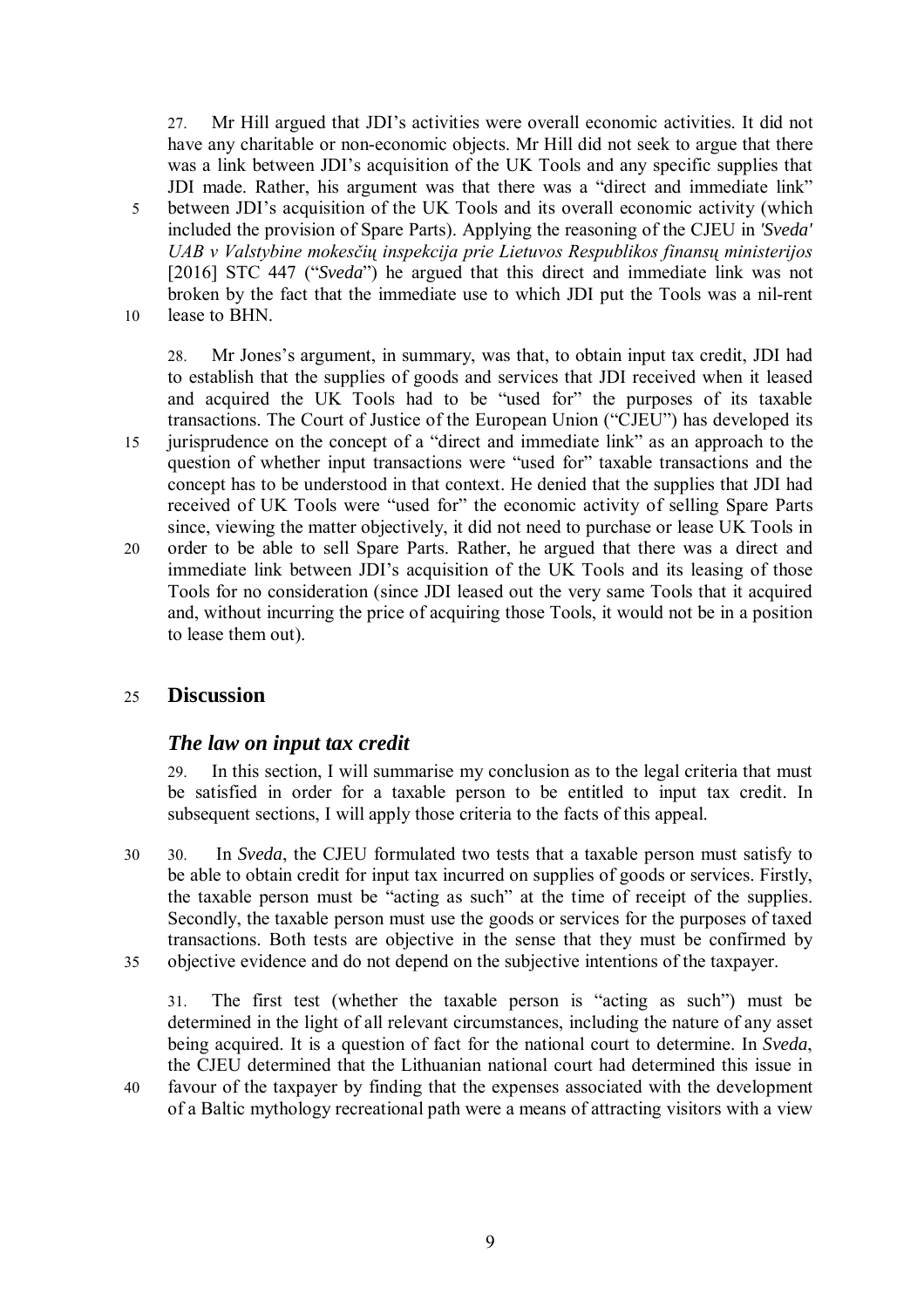to providing them with taxable goods and services such as souvenirs, food and drinks and paid-for bathing, even though no charge was made for use of the recreational path.

32. The second test (whether goods or services are used for the purposes of taxed 5 transactions) depends on whether there is a direct and immediate link between the input transactions and taxed output transactions. However, to establish such a direct and immediate link, it is not necessary to show a link with a particular output transaction. If a particular input transaction is part of a taxable person's general costs and, as such, a component of the price of goods and services the taxable person 10 supplies, there is a direct and immediate link with the taxable person's economic activity as a whole (see paragraph 28 of the CJEU's judgment in *Sveda*). In order to establish that an input transaction is part of "general costs", it is not necessary to establish that those costs are incorporated into the price charged for an output supply (see the Court of Appeal's judgment in *Volkswagen Financial Services (UK) Limited*  15 *v HMRC* [2015] EWCA Civ 832).

33. A "direct and immediate link" can be purely economic and need not depend on a particular legal or other relationship. So, for example, in *AES-3C Maritza East* (Case C-124/12) a company bought items for use by employees who were employed by a different company. Since there was an economic link between the cost of the 20 items and the company's economic activity, it did not matter that the company did not, as a legal matter, employ the individuals who used the items. Moreover, in *Sveda* both the Advocate General (in paragraphs 45 and 46 of her opinion) and the CJEU in (paragraphs 22, 23 and 33 of its decision), approached the question of whether there was a "direct and immediate link" by considering whether there was an economic link 25 between the costs associated with the construction of the recreational path with the taxpayer's overall activity of selling souvenirs and refreshments.

34. In *Associated Newspapers Limited v HMRC* [2017] EWCA Civ 54, the Court of Appeal considered a promotional scheme which involved a taxpayer incurring VAT on the purchase of vouchers which were supplied to the taxpayer's customers free of 30 charge as part of a scheme to incentivise them to purchase newspapers from the taxpayer. Patten LJ made it clear at paragraph 51 of his judgment that the mere fact that newspapers could be sold without the taxpayer incurring the expense of the vouchers did not prevent there being a "direct and immediate link" between the supply of the vouchers and the taxpayer's overall economic activity of selling 35 newspapers. In that case, the Court of Appeal endorsed the approach that the Upper Tribunal had taken:

In our judgment, having regard to all the circumstances and viewed objectively from an economic perspective, the answer in this case is plain. The vouchers were acquired for the purpose of the business 40 promotion scheme to increase the circulation of ANL's newspapers, and also to facilitate the associated sales of advertising. That is not to rely on the subjective intention of ANL; it can be objectively discerned from the nature of the business promotion scheme itself. It is to that element of the economic activity of ANL to which the acquisition of 45 the vouchers and any input tax attributable to that acquisition is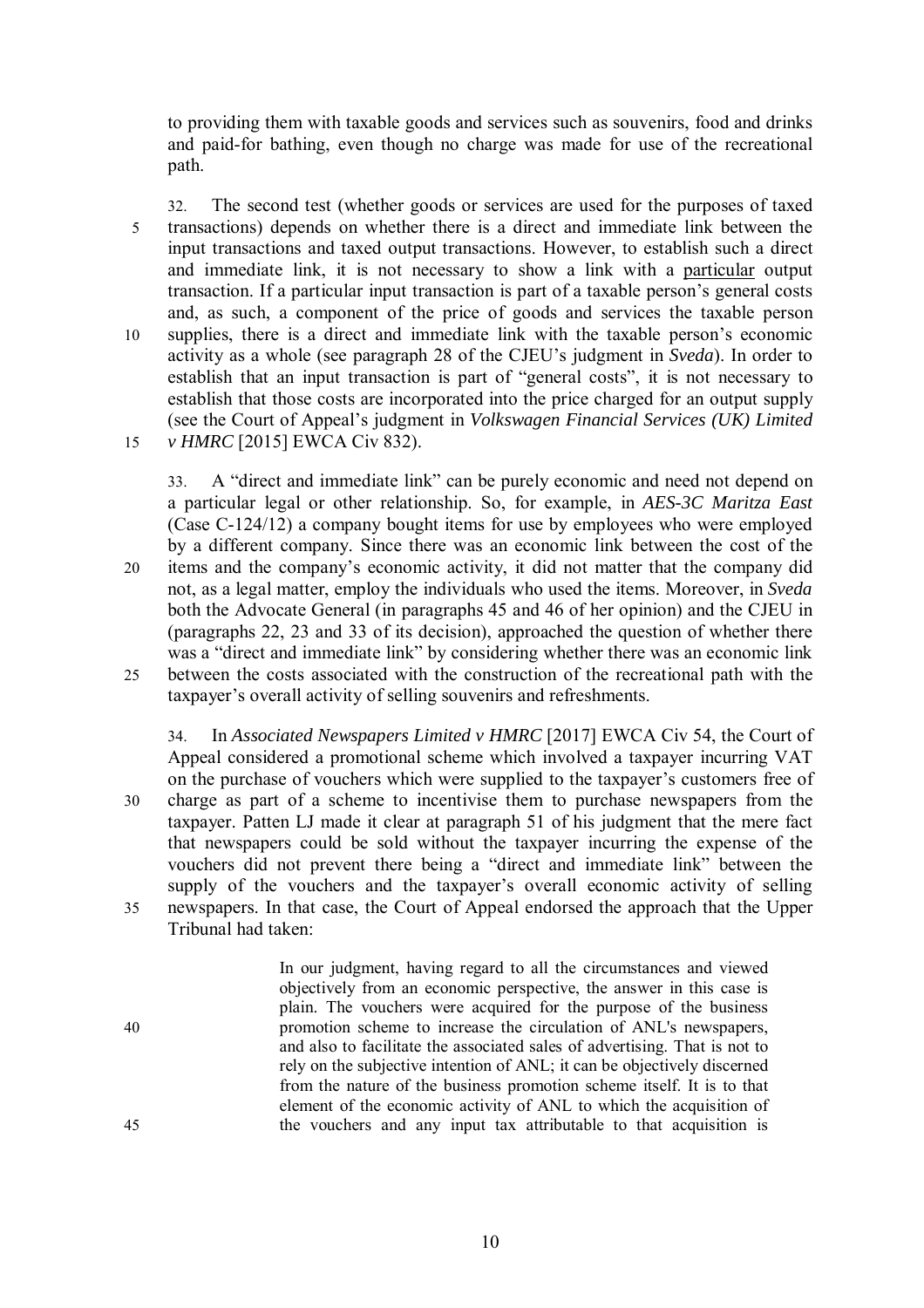directly and immediately linked. Viewing the circumstances from an economic perspective, no such link can be established with the provision of the vouchers by ANL to its customers for no consideration, and the immediate use of the vouchers acquired by ANL 5 in providing those vouchers to its customers free of charge cannot affect the direct and immediate link with ANL's economic activity. The costs associated with the acquisition of the vouchers were cost components of the sales of the newspapers and of advertising, and thus cost components of transactions within the scope of ANL's taxable 10 activities. The output supplies by ANL in that respect were taxable supplies, and input tax is accordingly deductible.

35. It is clear, therefore, that the mere fact that the immediate use to which a taxpayer puts goods and services acquired does not involve the taxpayer receiving any consideration from its customers, is not of itself an obstacle to input tax recovery. 15 However, paragraphs 32 and 33 of the decision in *Sveda* acknowledge that there will be cases in which a link between input transactions and economic activities can be severed:

32. In that regard, the case law of the court makes it clear that, where goods or services acquired by a taxable person are used for purposes of 20 transactions that are exempt or do not fall within the scope of VAT, no output tax can be collected or input tax deducted (judgment in *Aset Menidjmunt*, para 44 and the case law cited). In both cases, the direct and immediate link between the input expenditure incurred and the economic activities subsequently carried out by the taxable person is 25 severed.

33. First, in no way does it follow from the order for reference that the making available of the recreational path to the public is covered by any exemption under the VAT Directive. Second, given that the expenditure incurred by Sveda in creating that path can be linked, as is 30 apparent from para 23 of this judgment, to the economic activity planned by the taxable person, that expenditure does not relate to activities that are outside the scope of VAT.

36. These paragraphs do not, however, offer much in the way of practical guidance as to when a link with economic activities is "severed". Indeed, paragraph 33 of the 35 judgment simply confirms that there was a link between the creation of the path and the taxpayer's overall economic activity. It does not explain why there was not a link between the creation of that path and its free provision to customers.

37. Mr Jones in his submissions suggested that a useful approach to the issue raised at [36] would be to consider whether JDI's activity of leasing the Tools to BHN was 40 separate from its activity of selling Spare Parts and he referred to the decision of the High Court in *University of Southampton v Revenue and Customs Commissioners* [2006] EWHC 528. In that case, a university had a business that included the supply of education, undertaking research for commercial sponsors and the exploitation of intellectual property. It also undertook publicly funded research ("PFR") which did 45 not result in taxable supplies being made. A question arose as to whether input tax incurred on supplies used in PFR was in principle recoverable (as an overhead and subject to the taxpayer's partial exemption calculation) or whether it was not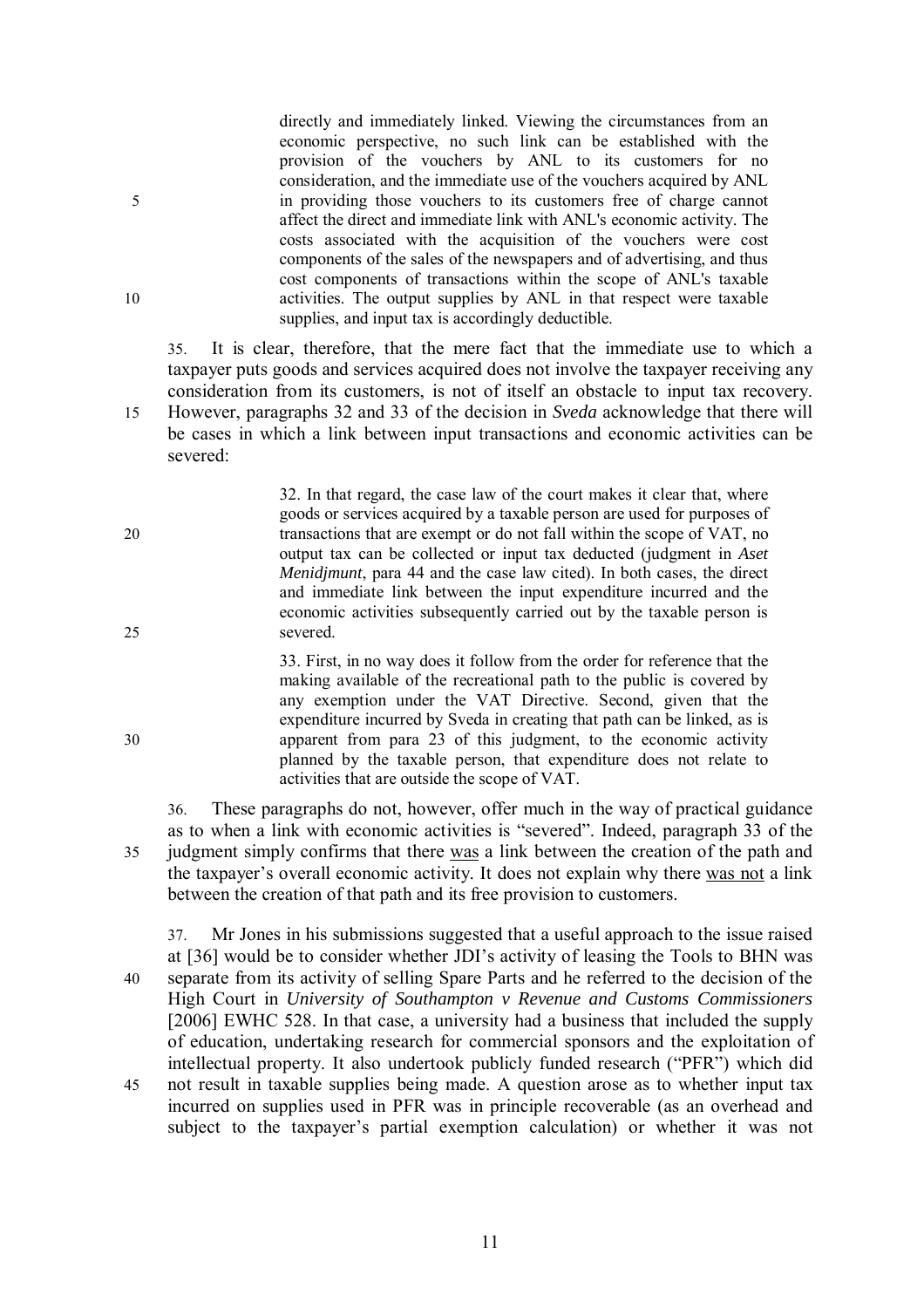recoverable at all (since the supplies were used for the purposes of PFR). The Value Added Tax Tribunal denied the university any input tax recovery having made a finding that the university's PFR was a completely separate activity from its other commercial activities. On appeal, the university criticised this finding of fact and

- 5 Warren J accordingly conducted a detailed examination of the Tribunal's factual conclusion and reasoning for it. Mr Jones accepted quite rightly that the *University of Southampton* decision was not laying down a legal test but argued it could be regarded as a helpful approach to the factual exercise before this Tribunal. I have concluded, however, that I will not determine whether JDI was conducting two
- 10 "separate" activities or not. Rather, I will apply the principles outlined above which will include (but are not limited to) a determination of whether there is a direct and immediate link between the supplies that JDI received and its economic activity as a whole (since Mr Hill did not seek to argue that there was a link with any specific taxable supplies).

# 15 *Application of the legal principles to the facts*

38. I will start with an examination of the second limb of the test articulated in Sveda since that will put into context the approach that I have taken to the first limb of that test.

39. It was common ground, as it had to be, that JDI's activity of leasing UK Tools 20 to BHN for no monetary consideration was not an economic activity. However, JDI's activity of selling Spare Parts is an economic activity. Mr Hill was not seeking to argue that the UK Tools that JDI acquired were used for the purposes of selling any particular Spare Parts. Therefore, to succeed with this appeal, JDI must establish, among other matters, that there is a direct and immediate link between the acquisition 25 of the UK Tools and the overall economic activity of selling Spare Parts.

40. Mr Hill emphasised in his submissions that JDI is a commercial company that pursues commercial objects. As a general statement, that is doubtless correct. However, it does not determine the question at issue in this appeal. In order to obtain input tax recovery, even a commercial company carrying on commercial objects must 30 establish a direct and immediate link between the input transactions and its taxable transactions or its taxable economic activity.

41. In both the *Sveda* and *Associated Newspapers* cases, the facts largely spoke for themselves. That "Baltic mythology path" at issue in *Sveda* was analogous to business premises. The taxpayer allowed its customers to use the path without charge in the 35 hope that those customers would buy refreshments or souvenirs in much the same way as a retailer would allow customers to enter its shop without charge in the hope that they would make a purchase while on the premises. It would be absurd to say that the rent that a shopkeeper pays on his shop has a "direct and immediate link" with the activity of providing free licences to customers to enter the shop and it would be just 40 as absurd to determine that the taxpayer incurred expenditure on building the Baltic

mythology path for the purpose of allowing the public to use it without charge. Similarly, in *Associated Newspapers*, it was clear from an objective examination of the transactions themselves that the taxpayer acquired the vouchers for the purposes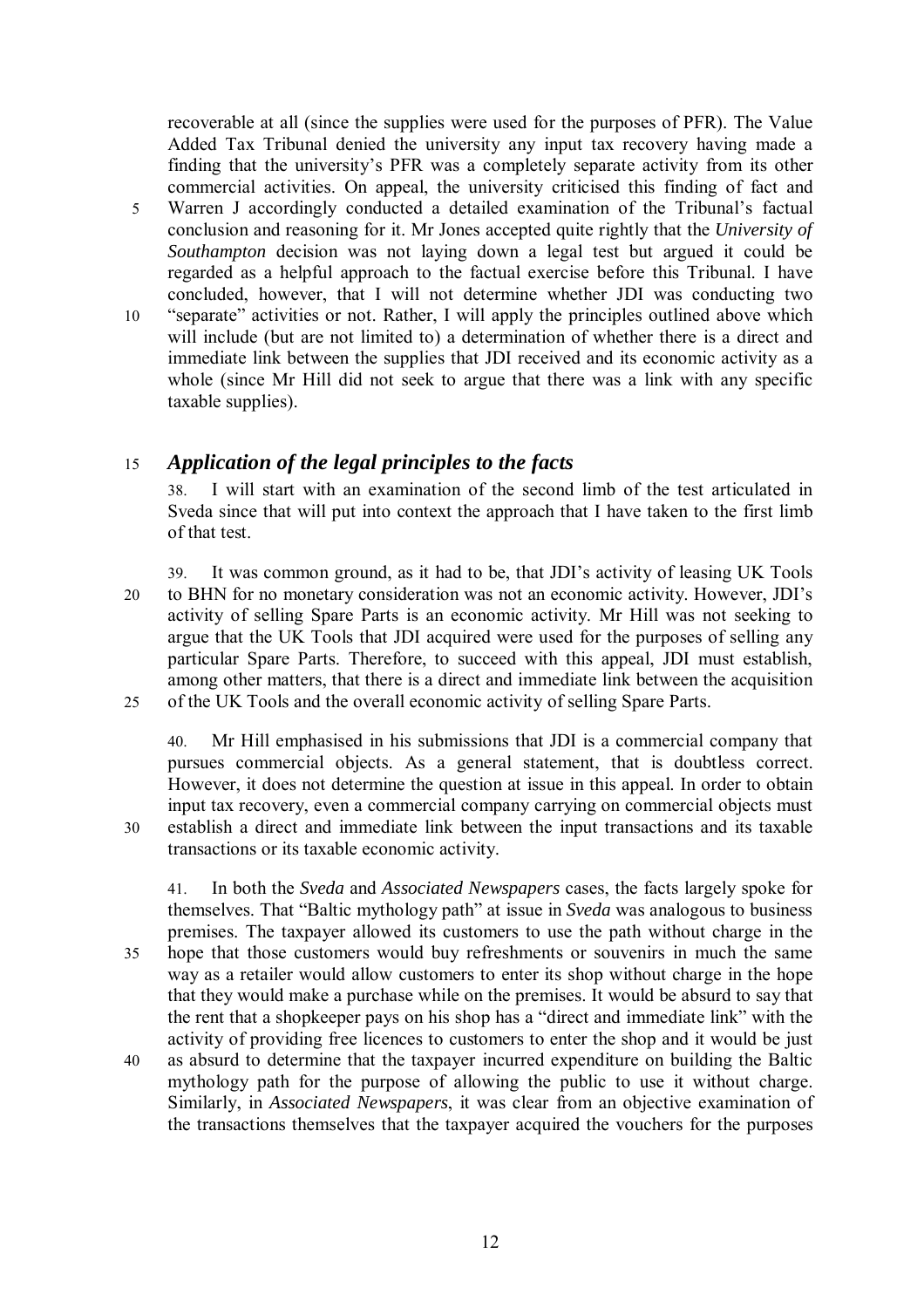of a business promotion scheme designed to increase taxable (though zero-rated) supplies of newspapers.

42. However, in this appeal, the facts by no means speak for themselves. There is not an obvious link between JDI's acquisition of UK Tools and the sale of Spare 5 Parts. As Mr Jones noted, businesses selling spare parts for private motor cars do not typically own the cars in question. Rather, private individuals own the motor cars themselves and vendors of spare parts are able to run viable businesses based on the proposition that individuals' ordinary use of motor cars will inevitably over time result in a need for spare parts. Moreover, in both *Sveda* and *Associated Newspapers*, 10 both taxpayers were offering free inducements to their own respective customers. In this appeal, as noted at [10], BHN, which receives the benefit of the free hire of the UK Tools, is not to any material extent a purchaser of Spare Parts for UK Tools from JDI.

43. Of course, the Tools at issue in this appeal are highly specialised and the fact 15 that a direct and immediate link is not obvious does not mean the link does not exist. Mr Hill explained the nature of the link between the acquisition of the UK Tools and JDI's overall activity of selling Spare Parts in two ways:

(1) Firstly, he referred to Mr Smith's witness evidence. Mr Smith said in that evidence that "as a direct consequence of allowing [the Tools] to be used under 20 a lease, [JDI] is able to arrange for the manufacture of tools (to which it holds the exclusive intellectual property…) and supply parts and consumables to operating entities in the Baker Hughes Group". Mr Smith also referred to benefits that JDI obtained from having "control" of the Tools saying that "By ensuring that the Assets are out in the industry being used [JDI] ensures that it 25 has a market for its sales and consumables business."

(2) Secondly, he submitted that Mr Smith's evidence demonstrated that the intra-group reorganisation referred to at [17] resulted in JDI taking on a "package deal". In order to acquire the Intellectual Property (that was essential for JDI to be able to arrange for the manufacture of Spare Parts), JDI also had to 30 acquire the Tools.

44. Mr Smith's evidence was tested in cross-examination. He accepted that the market for Spare Parts would be the same whether JDI, or anyone else, owned the Tools although he did make the point that the purpose of the reorganisation was to ensure that JDI owned both the Tools and the Intellectual Property (so it was not 35 realistic to postulate another entity in the Baker Hughes Group owning the Tools). However, despite accepting this point, Mr Smith appeared to be asserting that there was a link between JDI having "control" of the UK Tools (which was achieved by acquiring them and leasing them to BHN) and its ability to sell Spare Parts. I have not found these aspects of Mr Smith's evidence entirely straightforward to reconcile, but I 40 have concluded that, viewed objectively, the position is as follows:

> (1) There was no objective link between JDI's acquisition of the Tools (including UK Tools) and its market for Spare Parts (given Mr Smith's acceptance of this point in cross-examination). The market for Spare Parts is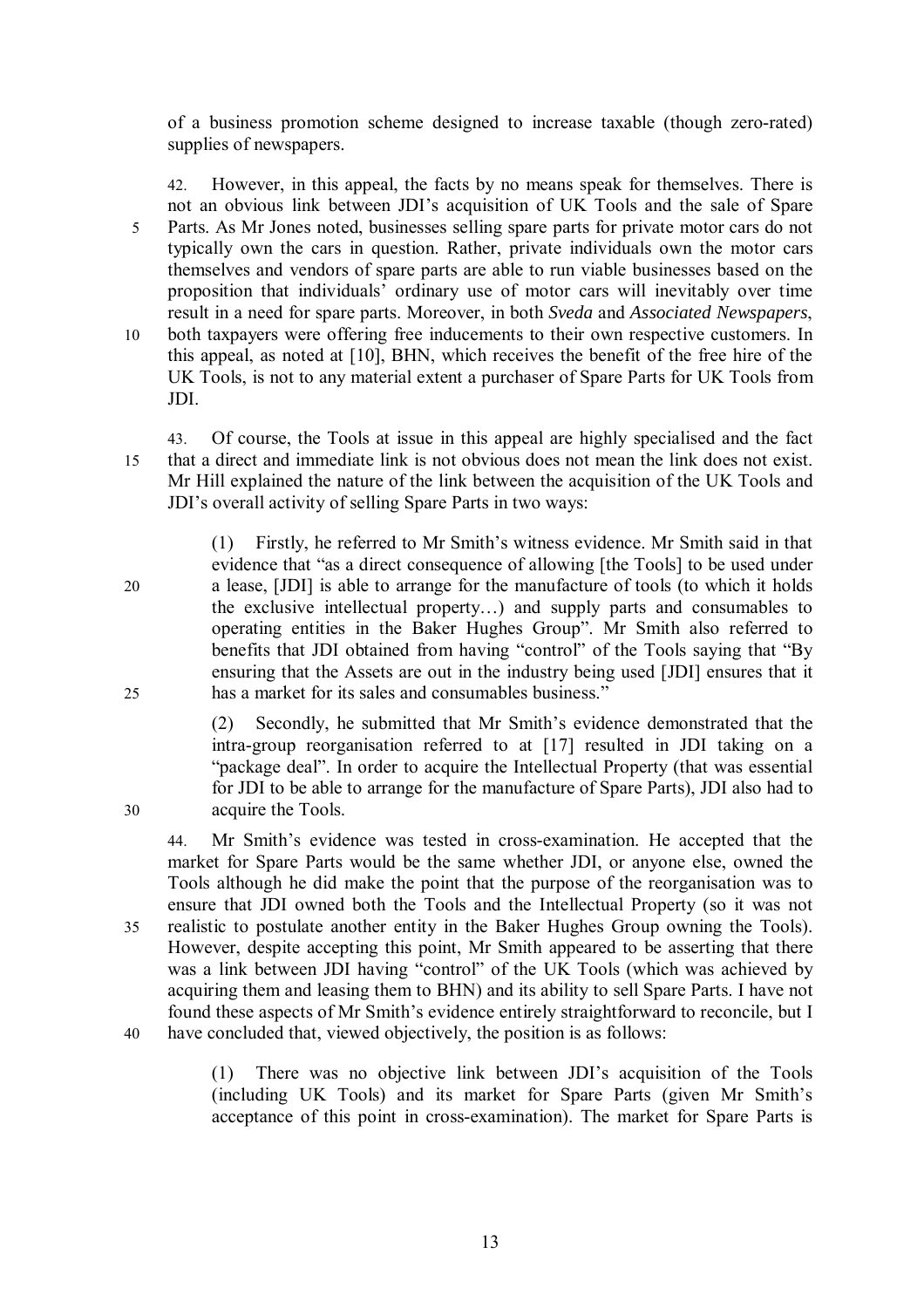driven largely by the use of the Tools by third party customers of the Operating Companies referred to at [19(2)] and does not depend on the precise legal entity that owns or has an interest in the Tools.

- (2) Mr Hill emphasised in his submissions that the Tools need to exist in 5 order for JDI to be able to sell Spare Parts for them. That is true, but does not alter my conclusion at  $[(1)]$  above. The point is that it is the existence of the Tools, and their use, that drives the demand for Spare Parts. There is no objective link between the market for Spare Parts and JDI's acquisition of Tools (including UK Tools).
- 10 (3) However, once JDI had acquired the UK Tools, JDI's business of selling Spare Parts benefited from its decision to lease UK Tools to BHN. The reason for that is simple: if JDI, having acquired the UK Tools, simply left them unused in a warehouse, they would not be used in demanding environments. While they would still need some Spare Parts because of the routine servicing 15 referred to at [12], fewer parts would break or become worn. By leasing to BHN, therefore, JDI put the UK Tools "into the market" with the corresponding prospect that they would be used and generate an increased requirement for Spare Parts.

(4) By acquiring the Tools (including UK Tools), JDI inevitably obtained a 20 measure of "control" over them. While it was the lessee of UK Tools, it had the right to use them in accordance with the lease that Oilfield Tools had granted JDI (referred to at [17(5)]. When it became the outright owner of Tools it naturally obtained all the rights of an owner. The objective evidence that JDI used the "control" to increase the market for Spare Parts is, however, weak. 25 The Headlease agreement with BHN does not require BHN to ensure that the Tools are used frequently (which would generate a corresponding increased demand for Spare Parts). Indeed, the "call off basis" specified in the Headlease would entitle BHN to terminate the lease of any particular Tool at any time without notice. Since BHN was paying no rent under the Headlease for UK 30 Tools, it would not have a particular commercial incentive to generate maximum use from UK Tools (as it would not need to generate any particular level of income from the UK Tools in order to meet rental obligations to JDI). Neither the Headlease, nor the sublease arrangements that were mandated by the terms of the Headlease, imposed any contractual obligations relating to Spare 35 Parts on BHN or on Operating Companies. In addition, the combined effect of the Headlease and sublease arrangements was that JDI retained the majority of the risk of loss or damage to the Tools.

45. Although Mr Smith made the assertion in his witness statement that ownership of the Tools enabled it to arrange for the manufacture of further Tools, he did not 40 explain why this was the case. In paragraph 12 of his witness statement, he suggested that access to the Intellectual Property was crucial to JDI's ability to manufacture Spare Parts and I accept that is the case. However, it was not clear to me that, viewed objectively, there was any link between JDI's ownership of the Tools and its ability to manufacture further Tools.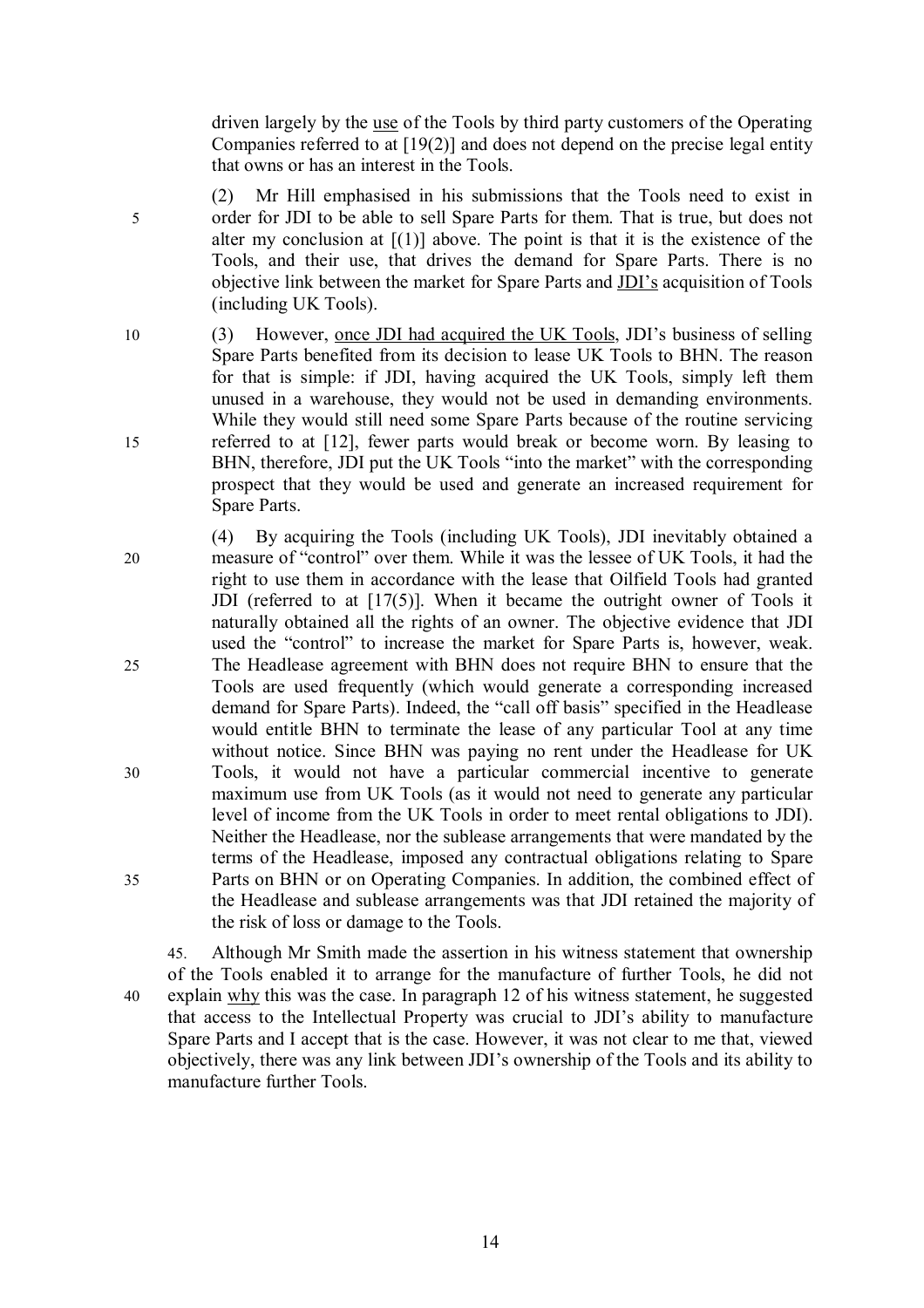46. I reject Mr Hill's first argument, summarised at [43(1)]. That is not because I consider that, in order to obtain repayment of VAT, JDI would have to establish that the acquisition of the Tools was essential to enable Spare Parts to be sold. Patten LJ made it clear at paragraph 51 of his judgment in *Associated Newspapers* that this is 5 not the test as the taxpayer in that case could have sold newspapers perfectly well without offering free vouchers to its readers. Rather I have concluded that the evidence has not satisfied me that, viewed objectively, there was the requisite direct and immediate link between the acquisition of the UK Tools and the economic activity consisting of the sale of Spare Parts.

10 47. I have accepted JDI was offered a "package deal" consisting of both the Tools and the Intellectual Property. Corporate groups may often be managed as a single business and, while no doubt the directors of JDI would have had to consider their fiduciary duties when deciding whether to acquire both the Tools and the Intellectual Property, it would be fanciful to expect JDI, just one company in the Baker Hughes 15 Group, to negotiate a deal under which it acquired the Intellectual Property without the Tools. That is particularly the case given that Mr Smith's unchallenged evidence was that the Baker Hughes Group as a whole expected operational efficiencies to result if all the Tools were owned by a single entity. I therefore accept that JDI may have considered that it had no alternative but to acquire both the Tools and the 20 Intellectual Property together.

48. Mr Smith explained in his witness statement the benefits that the Baker Hughes Group hoped would come from the Tools being owned by a single entity. The evident aim was to make efficiency and cost savings and that makes sense viewed objectively as, if all Tools were held by a single company, the need for a number of companies to 25 have their own systems for dealing with, storing and maintaining Tools would be reduced. However, Mr Smith did not suggest that JDI's business of selling Spare Parts would be enhanced by all Tools being held by a single entity and nor is it objectively obvious why it should be enhanced. In those circumstances, I do not consider it matters that JDI's subjective purposes for acquiring the Tools might have included a 30 perception that, if it did not acquire the Tools, it could not acquire the Intellectual Property and so could not sell Spare Parts. The jurisprudence of the CJEU, including *Sveda*, makes it clear that any "direct and immediate link" must be established by means of objective evidence. For the reasons I have given, I do not consider that the objective evidence demonstrates the existence of such a link. I therefore reject Mr 35 Hill's second argument summarised at [43(2)].

49. I have therefore concluded that there is no "direct and immediate link" between the acquisition of the UK Tools and JDI's overall economic activity of supplying Spare Parts. JDI has failed to satisfy its burden of proving that the second test set out in *Sveda* is satisfied and that conclusion is enough to dispose of the appeal<sup>6</sup>. I will, 40 however, make some brief conclusions on the first test in *Sveda*.

 $\overline{a}$ 

<sup>&</sup>lt;sup>6</sup> In particular, since JDI has the burden, I do not consider that HMRC needed to establish positively that there was a direct and immediate link between the acquisition of the UK Tools and the activity of leasing those tools for no consideration.